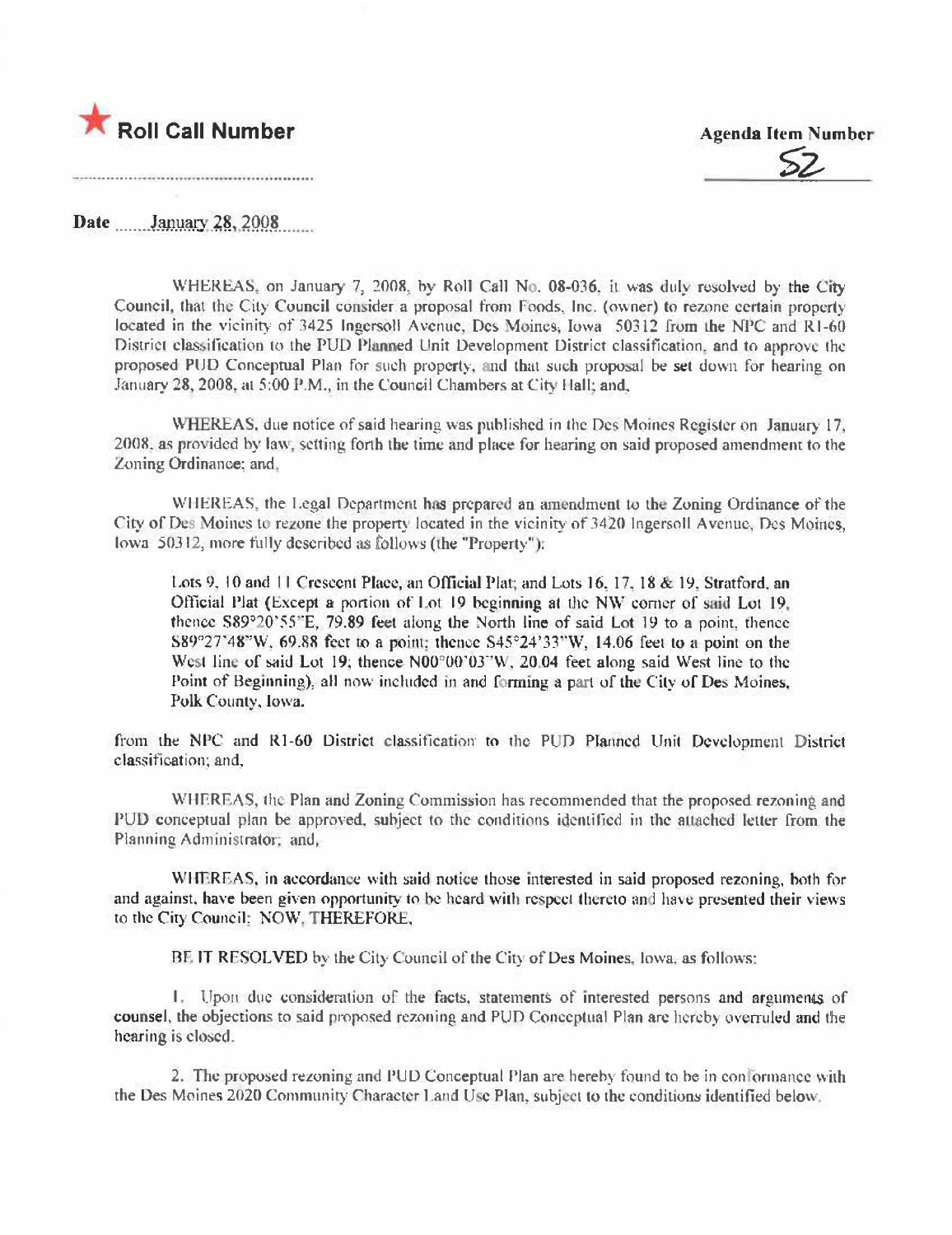

**Agenda Item Number** 

Date January 28, 2008

3. The PUD Conceptual Plan for the Property described above, which is on file in the Community Development Department, is hereby approved, subject to the plan being first amended to satisfy the following conditions, and subject to the Community Development Director finding that such conditions have been satisfied by the amendments to the plan:

The Conceptual Plan shall be amended as set forth in the attached letter from the Planning Administrator.

(Council Communication No. 08-037)

to adopt and approve the rezoning and Conceptual MOVED by Plan, subject to final passage of the rezoning ordinance.

**FORM APPROVED:** 

Michael F. Kelley **Assistant City Attorney** 

| <b>COUNCIL ACTION</b> | <b>YEAS</b> | <b>NAYS</b> | <b>PASS</b> | <b>ABSENT</b>   | <b>CERTIFICATE</b>                                                                                   |
|-----------------------|-------------|-------------|-------------|-----------------|------------------------------------------------------------------------------------------------------|
| <b>COWNIE</b>         |             |             |             |                 |                                                                                                      |
| <b>COLEMAN</b>        |             |             |             |                 | I, DIANE RAUH, City Clerk of said City hereby                                                        |
| <b>HENSLEY</b>        |             |             |             |                 | certify that at a meeting of the City Council of<br>said City of Des Moines, held on the above date, |
| <b>KIERNAN</b>        |             |             |             |                 | among other proceedings the above was adopted.                                                       |
| <b>MAILAFFEY</b>      |             |             |             |                 |                                                                                                      |
| <b>MEYER</b>          |             |             |             |                 | IN WITNESS WHEREOF, I have hereunto set my                                                           |
| <b>VLASSIS</b>        |             |             |             |                 | hand and affixed my seal the day and year first<br>above written.                                    |
| <b>TOTAL</b>          |             |             |             |                 |                                                                                                      |
| <b>MCTRON CARRIED</b> |             |             |             | <b>APPROVED</b> |                                                                                                      |
|                       |             |             |             | <b>Mayor</b>    | <b>City Clerk</b>                                                                                    |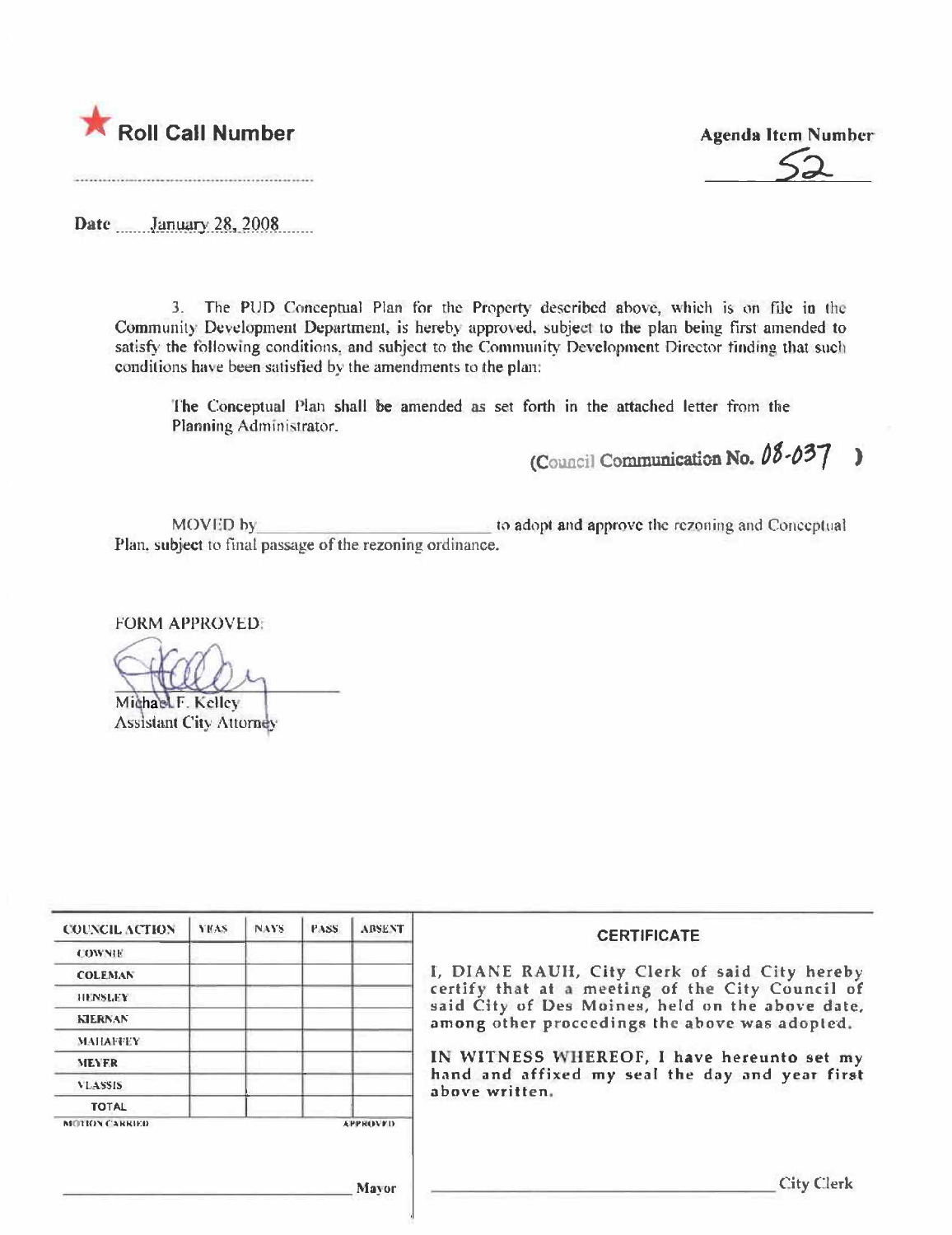## Rauh, Diane I.

 $52-$ 

From: Atkins, Debra F.

Sent: Tuesday, January 15, 2008 10:27 AM

To: Rauh, Diane I.

Subject: FW: to P & Z committee re Dahl's grocery store proposal

Diane:

Please include this in the packet for the January 28, 2007 Council Hearing on Dahl's. P&Z already reviewed the item.

Thank you!

Deb

From: dkoethe@mchsi.com [mailto:dkoethe@mchsi.com] Sent: Tuesday, January 15, 2008 9:15 AM To: Atkins, Debra F. Subject: to P & Z committee re Dahl's grocery store proposal

Please forward this to the members of the Plan & Zoning Commission as we discussed on the phone. Thank you so much! Sarah Koethe

Dear Plan & Zoning Commission Member:

The North of Grand Neighborhood Association, as you know, is very concerned about the new Dahl's grocery store at 35<sup>th</sup> and Ingersoll. One of their concerns that they have expressed over and over again is that they would like to preserve the house that Dahl's recently purchased on 34<sup>th</sup> Street.

Neighbors, members and the president of NOG, Kimberly Hansen, have asked me if I would consider preserving the house by moving it to another site, since I have done that three different times in this same neighborhood already.

I have responded to their request by telling them that I would be more than willing to move the house. Since Dahl's has not responded to my concerns or NOG's concerns in willingness to allow the house to be moved, we are concerned that they may not respond affirmatively.

Therefore, it is my request that you would consider making it a stipulation that they must preserve the house by allowing it to be moved, when approving Dahl's PUD Concept Plan.

I have a property lot for the house to be moved to in the Woodland-Wilke Neighborhood. The house could be moved before it would interfere with their construction, and I am a proven, qualified mover. I have been responsible for preserving 2 of the houses that the City of Des Moines and NOG wanted preserved from the St. Augustine Church & Plymouth Congregational Church expansions in 2001 on 41<sup>st</sup> street between Grand and Ingersoll. I am also responsible for preserving a house from the DOT that was scheduled for demolition on 31<sup>st</sup> street by the freeway in 2004.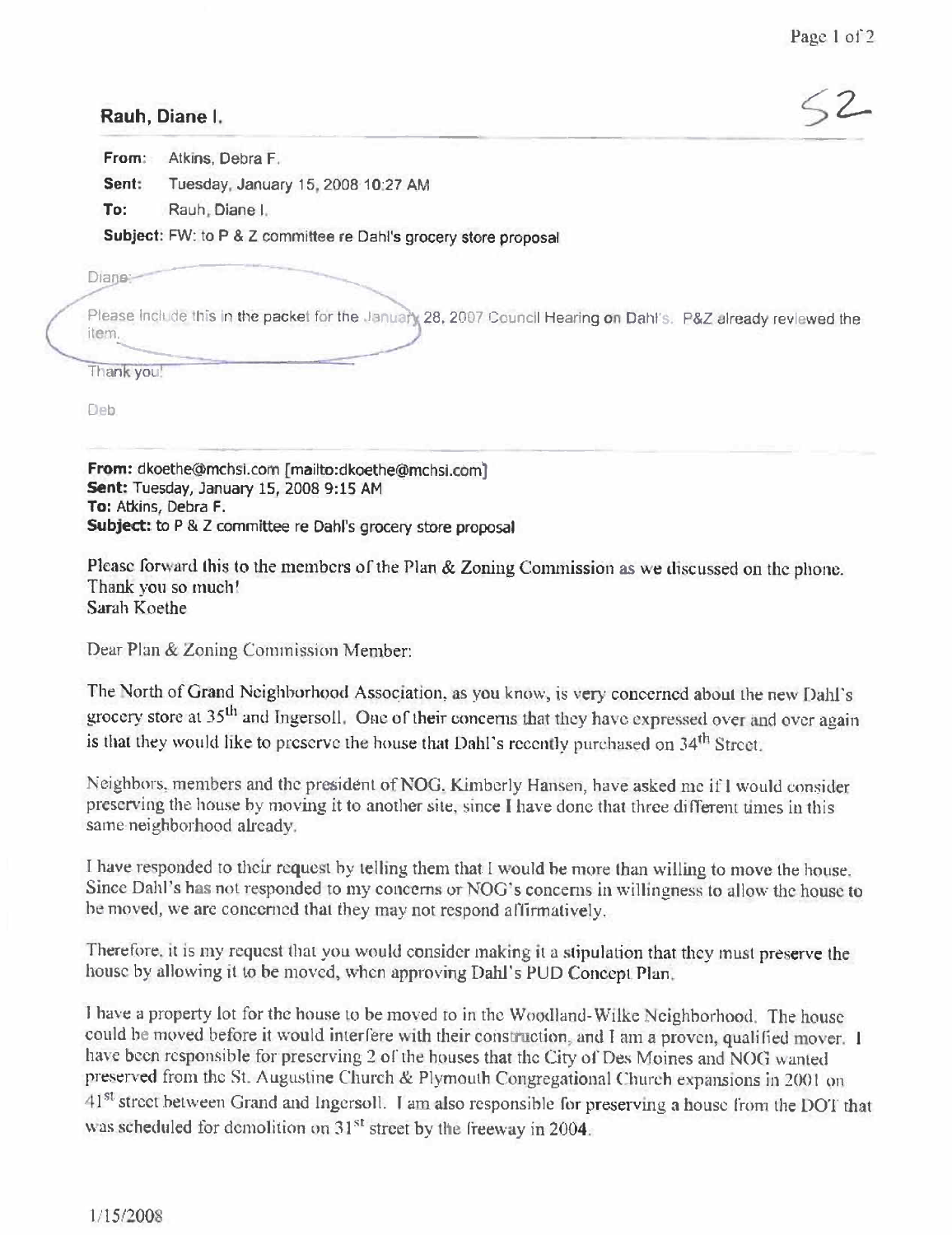I sincerely appreciate your time concerning this matter. Please give me a call if you have any further questions.

Duane Koethe Four Seasons Apartments 3003 Woodland Ave Des Moines IA 50312

P.S. 1 am also the owner of Four Seasons II property directly north of Dahl's store at the corner of 35<sup>th</sup> and Woodland. In my request, just like Dahl's request, I also asked for less than a 30 foot setback from Woodland Avenue. My request was denied and I had to adhere to the 30-foot setback. It would seem appropriate that Dahl's would be required to meet the same standards. Notwithstanding the fact that their north facade at the corner of 35<sup>th</sup> and Woodland is 29 feet tall and continues east to a height of 34 feet tall. This certainly would create a "turn el" effect on Woodland which is a street of only 17-1/2 feet wide.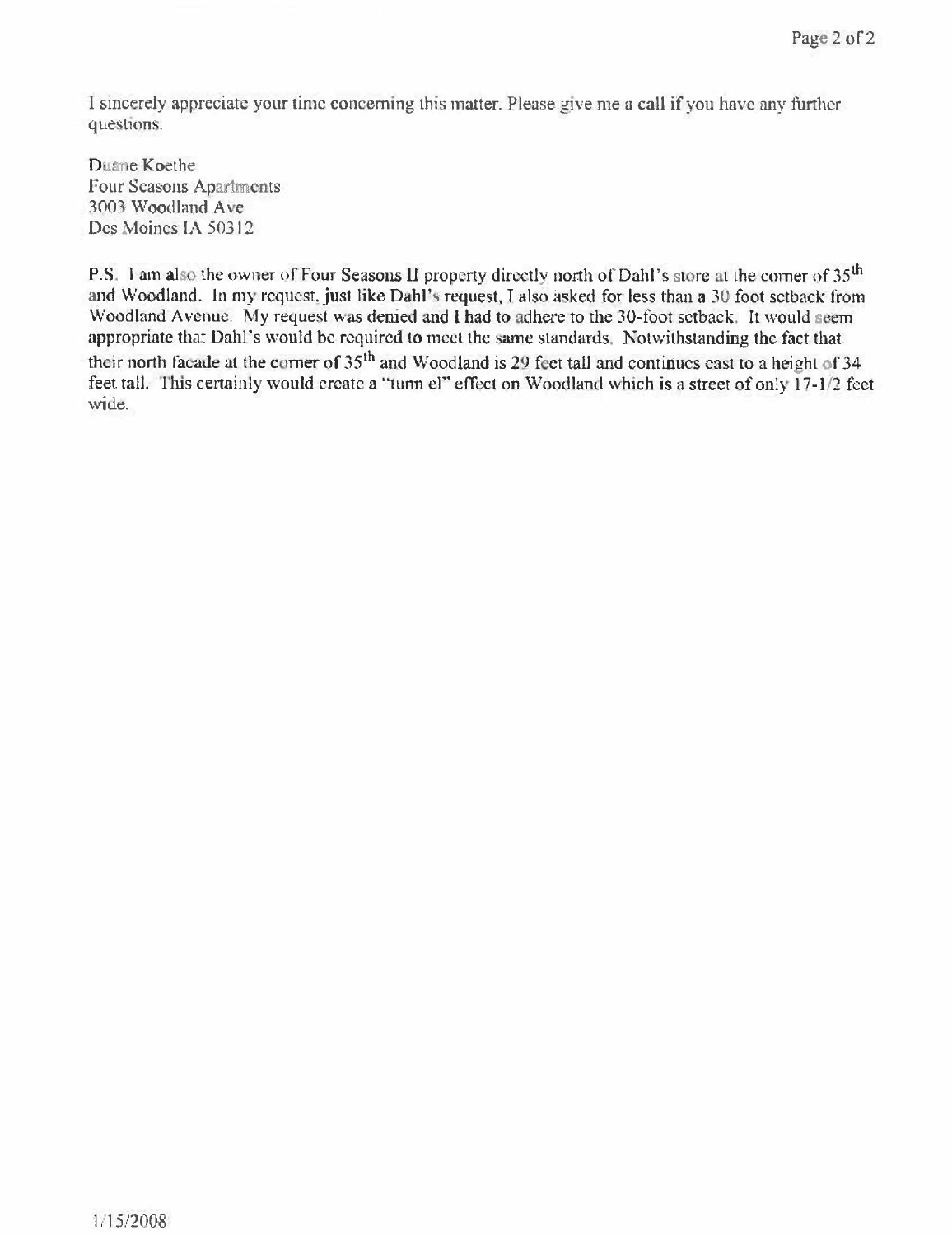Ñ

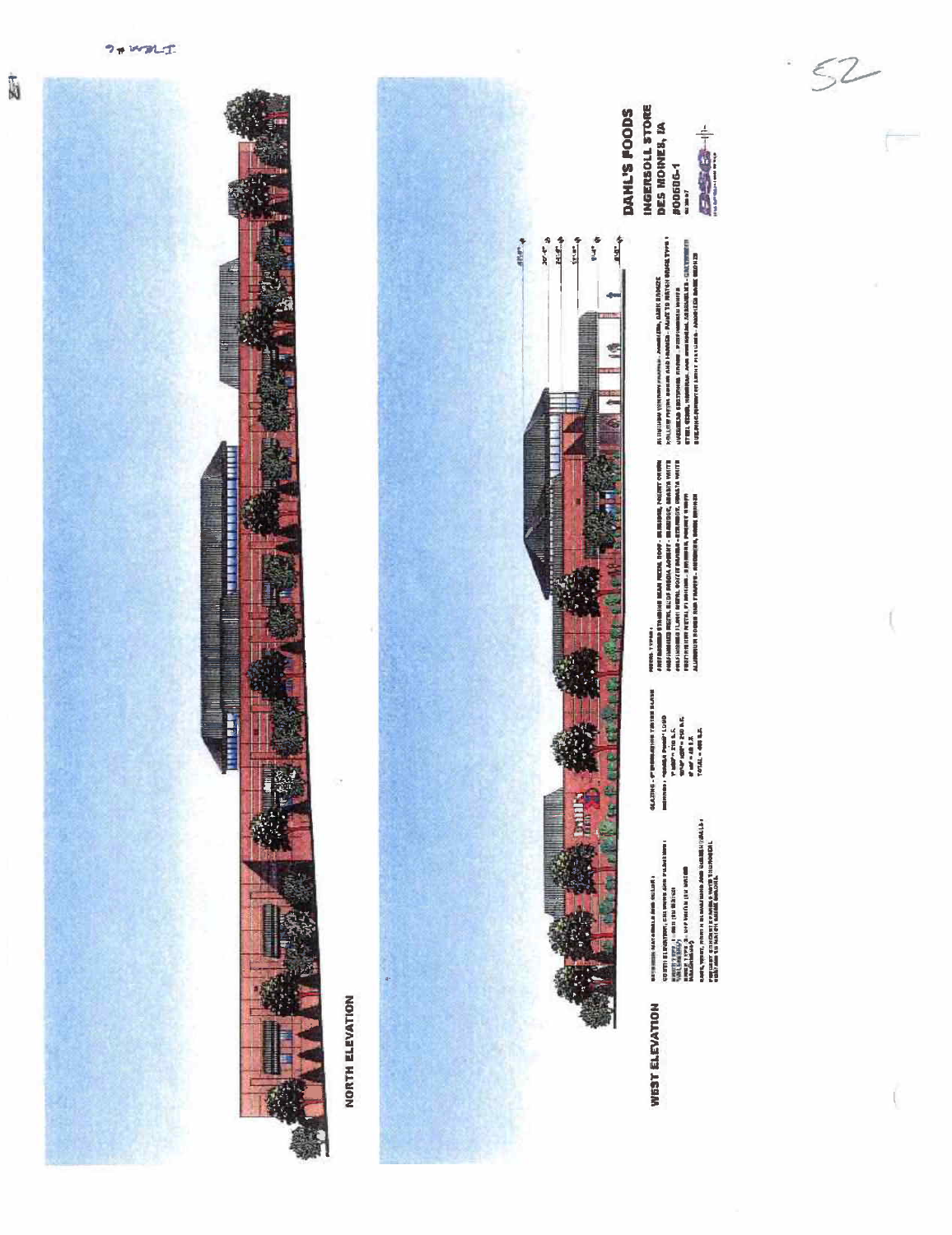

## **BOUTH BLEVATION**



## **EAST ELEVATION**

**ENTIROUS ANY SEASAN AND DIRECT-**

 $\begin{split} &\text{3.1-1.1} \\ &\text{4.1-1.1} \\ \text{5.1-1.1} \\ &\text{6.1-1.1} \\ \text{6.1-1.1} \\ &\text{7.1-1.1} \\ &\text{8.1-1.1} \\ &\text{9.1-1.1} \\ &\text{10.1-1.1} \\ &\text{11.1} \\ &\text{12.1} \\ &\text{13.1} \\ &\text{14.1} \\ &\text{15.1} \\ \text{16.1} \\ &\text{17.1} \\ \text{18.1} \\ &\text{19.1} \\ \text{19.1} \\ &\$ 

resortations of the following the pairs of a single  $\sim$  method of the system of the following constraints were as a single state of the system of the system of the system of the system of the system of the system of the **Alexander School ALLIVERUM DANNE** NUTRAL TYPER :

ang tanggunan yang mengerumakan di penunjungan di selain general di selain di penunjungan di selain di penunju<br>2007 - Kemandan di Senat Terbang di Senat di Penunjungan di Senat di Senat di Senat Terbang di Senat di Terba<br>

**INGERSOLL STORE**<br>NES MONES, IA #00680-1

 $1.6 - 1.7$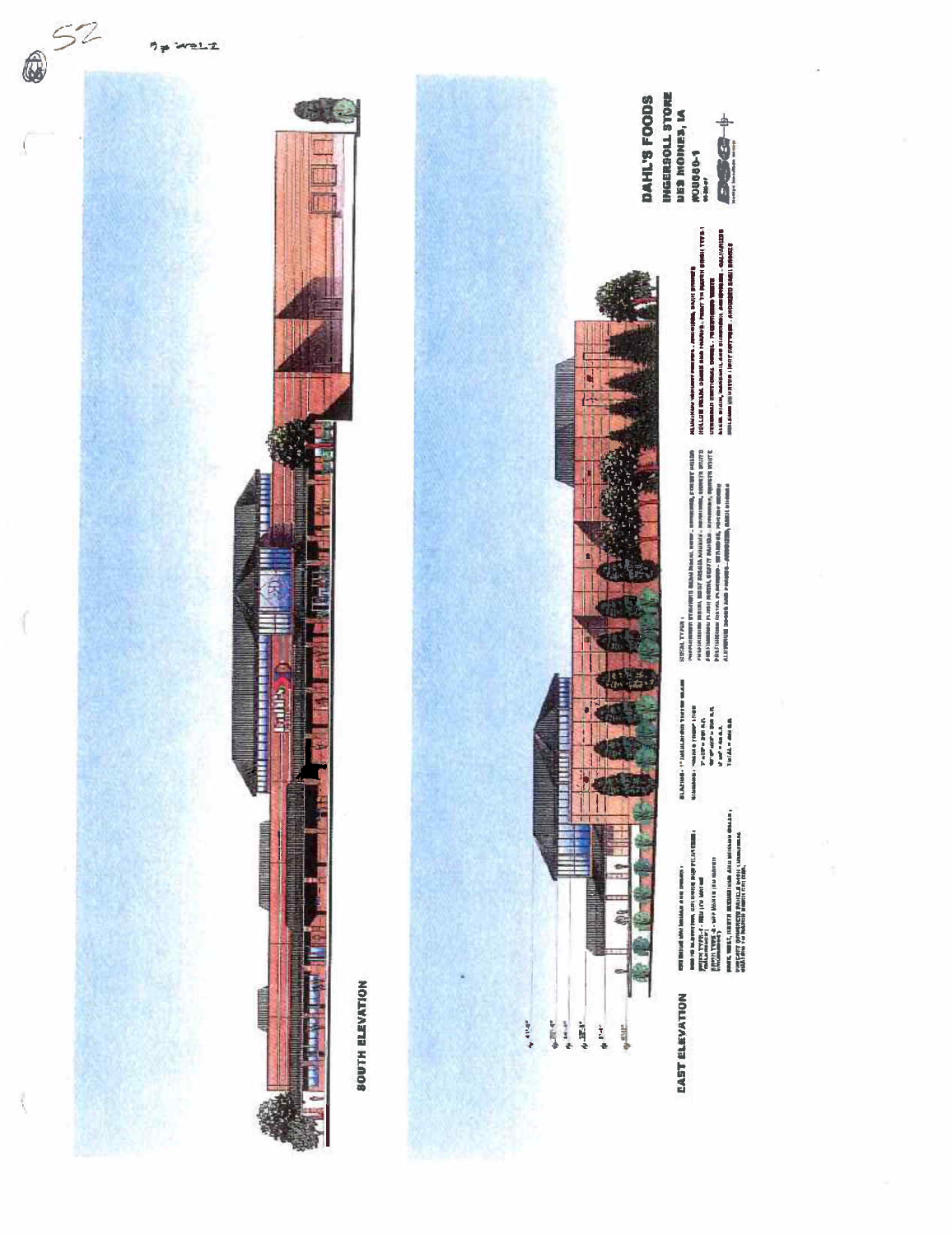